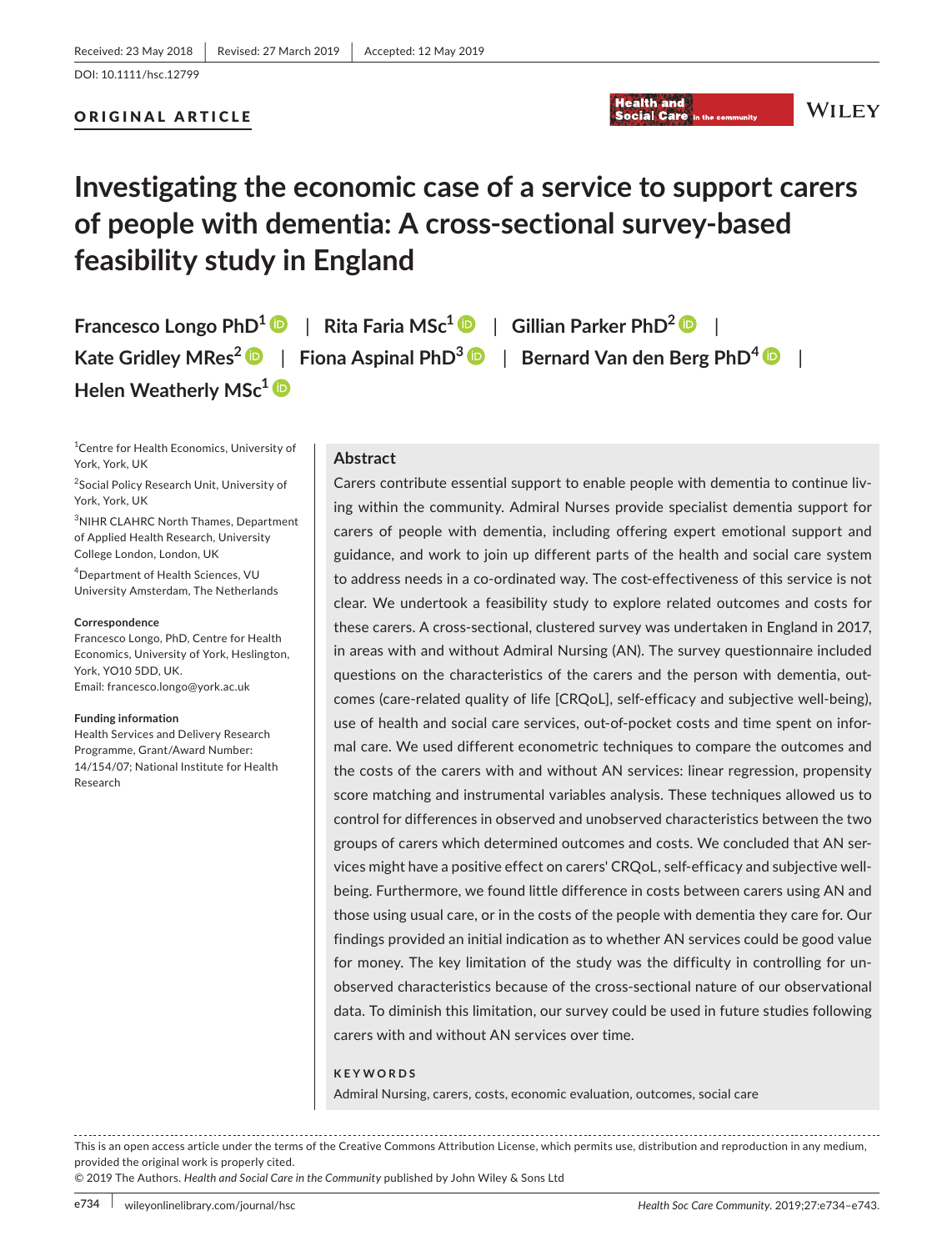## **1** | **INTRODUCTION**

Carers contribute essential support to enable people with dementia to continue living within the community. Admiral Nursing (AN), sup‐ ported by the charity Dementia UK, is the only specialist nursing service with a specific focus on supporting carers of people with de‐ mentia. This service provides carers with expert emotional support and guidance, and aims to join up different parts of the health and social care system to address needs in a co-ordinated way.

Provision of AN services is diverse across England and Wales, and sometimes depends on financial support from charitable grants. If AN services are to be commissioned across the country and paid for by the public sector, information is needed on their outcomes and costs. To date, there is little quantitative evidence on the outcomes and costs of the AN service. One of the first evaluations of the service compared the mental health of carers using the service (*n* = 43) with those without the AN service (*n* = 61), based on the general health questionnaire (Woods, Wills, Higginson, Hobbins, & Whitby, 2003). It found that carers with AN support had better outcomes on anxiety and insomnia but similar levels of general health and survival. A 2013 systematic review concluded that the literature is sparse in terms of evaluating the outcomes and costs associated with AN service, but that carers were satisfied with the AN service and they valued its support (Bunn, Pinkney, Drennan, & Goodman, 2013).

To address this evidence gap, we investigated the outcomes and costs of AN services on carers compared to usual care for carers not using the AN service. The primary objective of the main study, of which this economic study is a part, was to test the acceptability and feasibility of surveying carers of people with dementia through a self‐ administered questionnaire including questions on their characteris‐ tics, outcomes and costs. The findings of our study could inform the design and implementation of a full‐scale evaluative study and could provide early‐stage information to commissioners on whether AN services might be effective and cost-effective. The findings reported here contribute to the expanding evidence base, to inform practitioners and policy makers about assessment of the effectiveness and costs of services that support carers of people with dementia.

## **2** | **METHODS**

## **2.1** | **Selection of local authorities and recruitment of carers**

To recruit AN carers, we selected 16 AN services that were not in‐ volved in a concurrent evaluation, had a minimum caseload of 35 carers as of September 2016, were serving people living in the com‐ munity and where any dementia carer could use the service. To re‐ cruit non‐AN carers, we chose local authorities that did not provide AN using the Adult Social Care Efficiency Tool (ASCET; Department of Health & Social Care, 2015). The ASCET allowed us to match local au‐ thorities providing AN with local authorities without AN on social care expenditure and outcomes, where outcomes were captured through

- The Admiral Nursing (AN) service provides carers with expert emotional support and guidance.
- One of the first evaluations of AN found that carers using AN had similar general health and survival com‐ pared to carers not using AN.
- A 2013 systematic review concluded that quantitative evaluations of AN on outcomes and costs are sparse.

#### What this paper adds

- This is the first time that outcomes and costs have been compared between carers with and without AN.
- The outcomes of carers using AN were similar if not better than their counterparts without access to AN services.
- The costs of health and social care services were similar between the two groups.

the Adult Social Care Outcome Framework indicators, such as social care-related quality of life (CRQoL) and the proportion of people having control over daily life, for older people and people with learning disabilities. The ASCET allows meaningful comparisons between local authorities on social care expenditure and outcomes by controlling for factors outside the control of local authorities including: proportion of people aged 65 years and older; life expectancy at 65 years for women; proportion of people over 65 receiving income support, pension credit, or job seekers allowance; proportion of homeless people; population density; proportion of households in social rented accommodation; proportion of males over 65, and area cost adjustment.

We took a pragmatic approach to sample size calculation using the effect sizes from a randomised controlled trial of community occupational therapy in the Netherlands (Graff et al., 2007), given that we did not have commensurate data relating to AN. To run a multivariate analysis controlling for approximately 20 variables, we calculated that a sample of 320 participants would be enough to de‐ tect differences of the size observed by Graff et al. (2007).

In local authorities with AN, the survey was sent out to those carers for whom the AN providers held postal or email addresses. In local authorities without AN, national and local 'voluntary sector' groups for carers and people with dementia were contacted to dis‐ seminate the survey. Carers residing in local authorities with the AN service and without it (for simplicity, respectively, AN and non-AN carers from now on) received the request to complete the survey at one point in time between January and March 2017.

## **2.2** | **Development of the self‐administered survey**

The survey was developed for self‐completion by the carers through an online or postal questionnaire. The questionnaires collected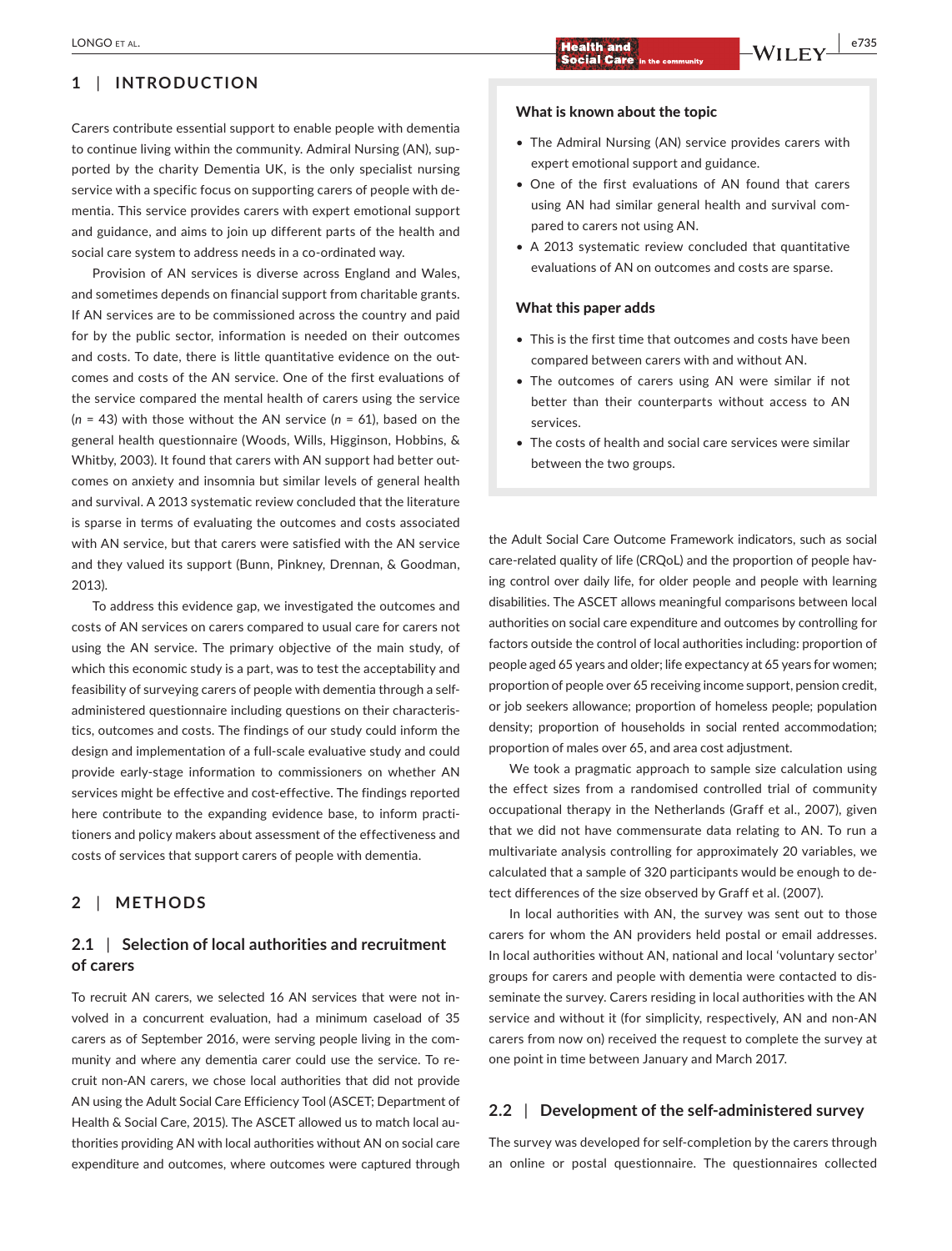**e<sup>736</sup> | <b>LA**/LLEN/ **Health and by the company of all the company of all the company of all the company of all the company of all the company of all the company of all the company of all the company of all the company o** 

information on the characteristics of the carer and the person with dementia, carer quality of life, use of health services by the carer and the person with dementia, and use of social care services by the per‐ son with dementia. Additionally, we asked about the carer's use of any carer‐specific services such as carers' groups or advice services.

Selection of the outcome measures was informed by focus groups and interviews with carers. Through these, the outcomes that the carers thought were most influenced by the quality and level of support they received or might receive from specialist support services were CRQoL, self-efficacy, and mental and physical health. Additionally, we included measures of well‐being because they were likely to be relevant to the policymaker. After cognitive interviewing and piloting with carers, the questionnaire was revised. The survey questionnaire is available in the full report of the research.

Prior to sending out the questionnaire, we tested it through cognitive interviews with nine carers to explore understanding and ac‐ ceptability of the questions. In addition, we assessed how best to administer the questionnaire, and whether the questionnaire was sufficiently comprehensible, having sought advice from our virtual advisory group members and steering group members.

#### **2.3** | **Instruments to measure carer outcomes**

Having identified the outcomes above, we explored the international literature and, chose, guided by the work of INTERDEM (Moniz‐ Cook et al., 2008), what appeared to be the best measure of each outcome.

For CRQoL we chose ASCOT-Carer. This is a validated instrument for measuring CRQoL of informal unpaid carers who care for adults with a variety of long-term conditions, disability or problems related to old age (Malley, Fox, & Netten, 2010; Rand, Malley, Netten, & Forder, 2015; Smith, Fox, & Holder, 2009). ASCOT‐Carer covers seven domains: spending time on valued or enjoyable activi‐ ties, having control over daily life, looking after oneself, feeling safe, having social contact, having space and time to be oneself and feel‐ ing encouraged and supported in the caring role (Rand et al., 2015). Each domain has four response categories from 'no needs' to 'high levels of needs'. An Adult Social Care Outcomes Toolkit (ASCOT)‐ Carer score involves summing the answers to the seven domains, giving a range from nought (lowest CRQoL) to 21 (highest CRQoL).

We measured self-efficacy using the caregiver self-efficacy for managing dementia (SEMD) tool (Fortinsky, Kercher, & Burant, 2002). It includes two domains comprising the carers' confidence in managing the dementia symptoms and their confidence and experi‐ ences in using support services. The former comprises five questions with answers on a 10‐point scale, where one represents 'not at all certain' and 10 represents 'very certain'. For this domain, a summed score can be derived by summing the question scores with a possible range from five (least self‐efficacy) to 50 (greatest self‐efficacy). The domain on support services use is based on four questions with answers on the same 10‐point scale. The summed score for this domain has a range from four (least self‐efficacy) to 40 (greatest self‐efficacy).

We captured mental and physical health through EQ-5D-5L. EQ‐5D‐5L is recommended by the National Institute for Health and Care Excellence (NICE) for use in economic evaluations of health and social care interventions in the UK (NICE, 2014). It comprises five dimensions: mobility, self‐care, usual activities, pain/discomfort and anxiety/depression (Rabin & de Charro, 2001). Each dimension is de‐ scribed on five levels: no problems, slight problems, moderate prob‐ lems, severe problems and unable to/extreme problems. EQ‐5D‐5L thus describes 3,125 possible health states, which can be converted into a preference‐based score anchored at nought for death to one for full health using a national tariff (Devlin, Shah, Feng, Mulhern, & van Hout, 2018). The preference‐based score reflects the preference for one health state over another. It ranges from −0.281 (for extreme problems on all dimensions) to 1 (no problems on any dimensions). Although the improvement in health‐related quality of life (HRQoL) appeared to be one of the carers' expected outcomes, AN support aims to help carers to 'cope' rather than to increase their HRQoL per se. We therefore excluded HRQoL from the set of outcomes of interest and instead used it to capture carer health as an additional measure of needs within the econometric analysis.

To measure subjective well‐being, carers were asked how satis‐ fied they were with their life nowadays, and about their happiness yesterday. Both approaches use a scale of nought to 10, with nought meaning not at all satisfied (or unhappy) and 10 meaning completely satisfied (or completely happy). These questions are used in the Office of National Statistics Annual Population Survey (ONS, 2011) and have also been used in previous studies of informal carers (Van den Berg & Ferrer‐i‐Carbonell, 2007; Van den erg, Fiebig, & Hall, 2014).

#### **2.4** | **Resource use and costs**

We took a broad perspective to investigate the economic case for AN. We costed resource use falling on the NHS, social care services, voluntary services, out‐of‐pocket costs and time spent caring (infor‐ mal unpaid care). We measured service use by carers and the person with dementia (reported by the carer) such as specialist support services for carers (including AN), healthcare, social care and voluntary sector services, as well as any out-of-pocket costs incurred in accessing or using associated services. In order to reduce recall bias, questions on resource use referred to the past 4 weeks.

We costed resource use using nationally available unit costs (Curtis & Burns, 2016; Department of Health, 2016; Glendinning et al., 2010) to aid transferability of results. Costs relate to the financial year 2015/16. Unit costs are presented in Tables S1 and S2. The cost dependent variable of key interest is a measure of overall costs cal‐ culated as the sum of health and social care costs for both carers and care recipients, including the cost of AN. This assumes that the cost of AN falls on the health and social care budget, although this may not always be the case and may vary across local authorities. Health and social care costs are calculated by multiplying the amount of resources used in the past 4 weeks by the relevant unit cost (Table S1), and they do not include any out-of-pocket or informal care costs.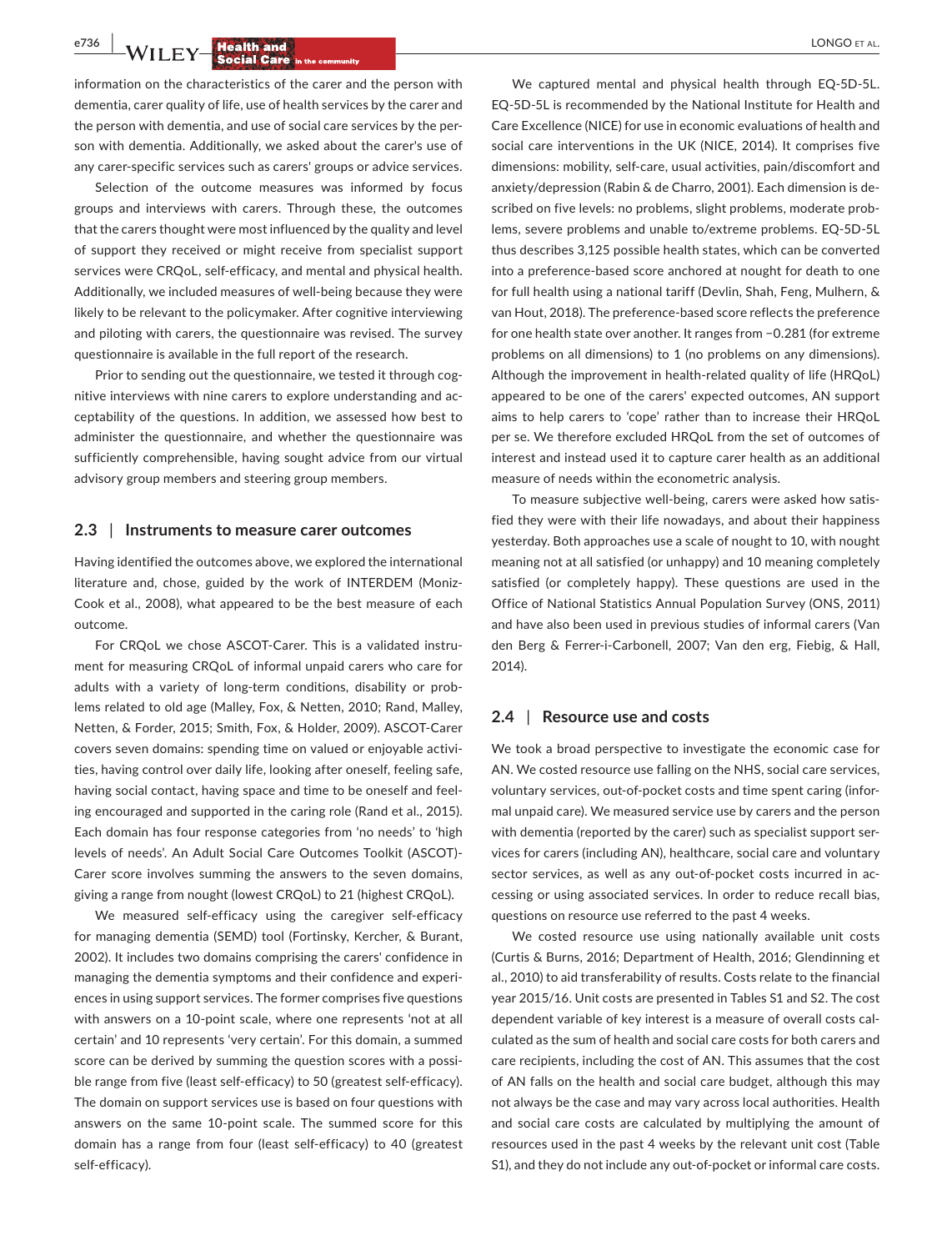In addition, we quantify out‐of‐pocket costs and informal care costs. The out‐of‐pocket costs were self‐reported by the respondent and they referred to the use of services other than the AN service, such as voluntary sector or social care services. Time spent in caring for the person with dementia was costed using the proxy good method (Van den Berg et al., 2006; Van Berg & Spauwen, 2006; Weatherly, Faria, & Van Den Berg, 2014; Weatherly et al., 2017). This method values informal care time with the market price of a close substitute for a specific care task (Table S2). To obtain infor‐ mation on care time, respondents were asked to indicate which care tasks they carried out from a list of 10 different tasks (obtained from the 2009 'survey of carers in households'; NHS Information Centre, 2010), and the amount of time spent on each of the indicated tasks. Where people indicated that they were involved in three or more tasks, we asked them to provide the information about hours of care for the three tasks that had taken up the most time. Finally, we asked carers to record how much time they had spent caring overall, in the previous 24 hr.

#### **2.5** | **Observed confounders**

Our qualitative work suggested that AN services tend to target car‐ ers with greater needs for support. Carers with greater needs were more likely to self‐refer themselves to the AN service. Given the observational nature of our study, AN carers were likely to have dif‐ ferent characteristics compared to non‐AN carers. A direct or un‐ adjusted comparison between AN and non‐AN carers may highlight differences in outcomes and costs driven by the different carers' characteristics, rather than the use of AN. To account for poten‐ tial sources of confounding, the survey included questions on the characteristics of the carer and the characteristics of the person with dementia. Carer characteristics comprised: gender, age, education, work situation, household financial difficulties, whether the carer was a sole carer, relationship with the care recipient, type and amount of time of care provided, number of years caring, and availability of a replacement for a break. HRQoL measured using EQ‐5D‐5L was used as a control variable in the analysis, rather than a dependent variable. Additionally, we collected information on care recipient characteristics including age, duration of symptoms of de‐ mentia, existence of a formal diagnosis, type of dementia such as Alzheimer, vascular dementia, or other type of dementia, and per‐ ceived severity of dementia (categorised from moderate to high severity). As these characteristics were observed, they are called observed confounders.

#### **2.6** | **Econometric analysis of outcomes and costs**

The dependent variables in our econometric analyses are outcomes including ASCOT‐Carer score, SEMD score on both management of dementia symptoms and service use domains, overall life satisfac‐ tion and happiness yesterday, and costs including overall costs (see Section 2.4), carer and care recipient healthcare costs, and social care costs. We controlled for observed characteristics in the carers

and care recipients (the observed confounders) using linear regression analysis and propensity score matching (PSM).

Linear regression analysis provides unbiased estimates of the effect of the AN service if the regression includes all the charac‐ teristics which affect outcomes, costs, and the decision to use AN services, where the relationship between these characteristics and the outcomes or costs is constant (Wooldridge, 2015).

Propensity score matching matches AN and non‐AN carers given their propensity score (Rosenbaum & Rubin, 1985). The propensity score is the conditional probability of receiving the AN service given the observed confounders. It was obtained by regressing whether or not carers were AN carers on the observed confounders (see Section 2.5) using a logit regression. We then matched AN and non‐AN carers using the kernel technique, which compares each AN carer with a counterfactual constructed as the kernel weighted average of multiple individuals in the control group. We used the Epanechnikov kernel function although the choice of the ker‐ nel function tends, in practice, not to make a difference (Caliendo & Kopeinig, 2008; DiNardo & Tobias, 2001). The counterfactual mostly depends on the distance between propensity scores of the treated and untreated individual within a specific bandwidth (Pagan & Ullah, 1999; Silverman, 2018). Following Heckman, Ichimura, and Todd (1997) and Garrido et al. (2014), we set the bandwidth to 0.06 to optimise the trade‐off between variance and bias of the kernel estimator. PSM provides unbiased estimates of the effect of the AN service if, after matching, AN and non-AN carers have a similar probability of receiving the AN service (i.e. a similar propensity score) and there are no unobserved confounders. The difference in outcomes and costs between the matched groups represents the effect of the AN service in the carers who received AN. We assessed the validity of the PSM by checking the balance of the covariates, standardised differences and visual inspection.

Instrumental variable (IV) regression accounts for any unobserved characteristics that determine outcomes, costs, and the use of AN services, such as resilience and ability to care. This econometric approach can deal with these unobserved characteristics through a variable, the instrument, that is correlated with having AN services but has no direct effect on outcomes and costs, and is not correlated with unobserved characteristics that affect costs and outcomes. The difference in outcomes and costs obtained with the IV analysis represents the effect of the AN service in those carers who were induced to take up the AN service due to the instrument.

We explored two IVs: travel time by car between the carer and the nearest AN service and type of local authority classified as County, London, Metropolitan and Unitary local authority. Travel time is likely to be correlated with accessing AN services (the further away the service the less likely its use) but it is unlikely to directly af‐ fect outcomes and health and social costs. We selected type of local authority following Forder, Malley, Towers, and Netten (2014), who argued that it determines the local authority's culture and, in turn, the local authority's propensity to invest in services for carers. Some local authorities will therefore be more willing to fund AN than oth‐ ers, but the culture will not have a direct effect on carer's outcomes.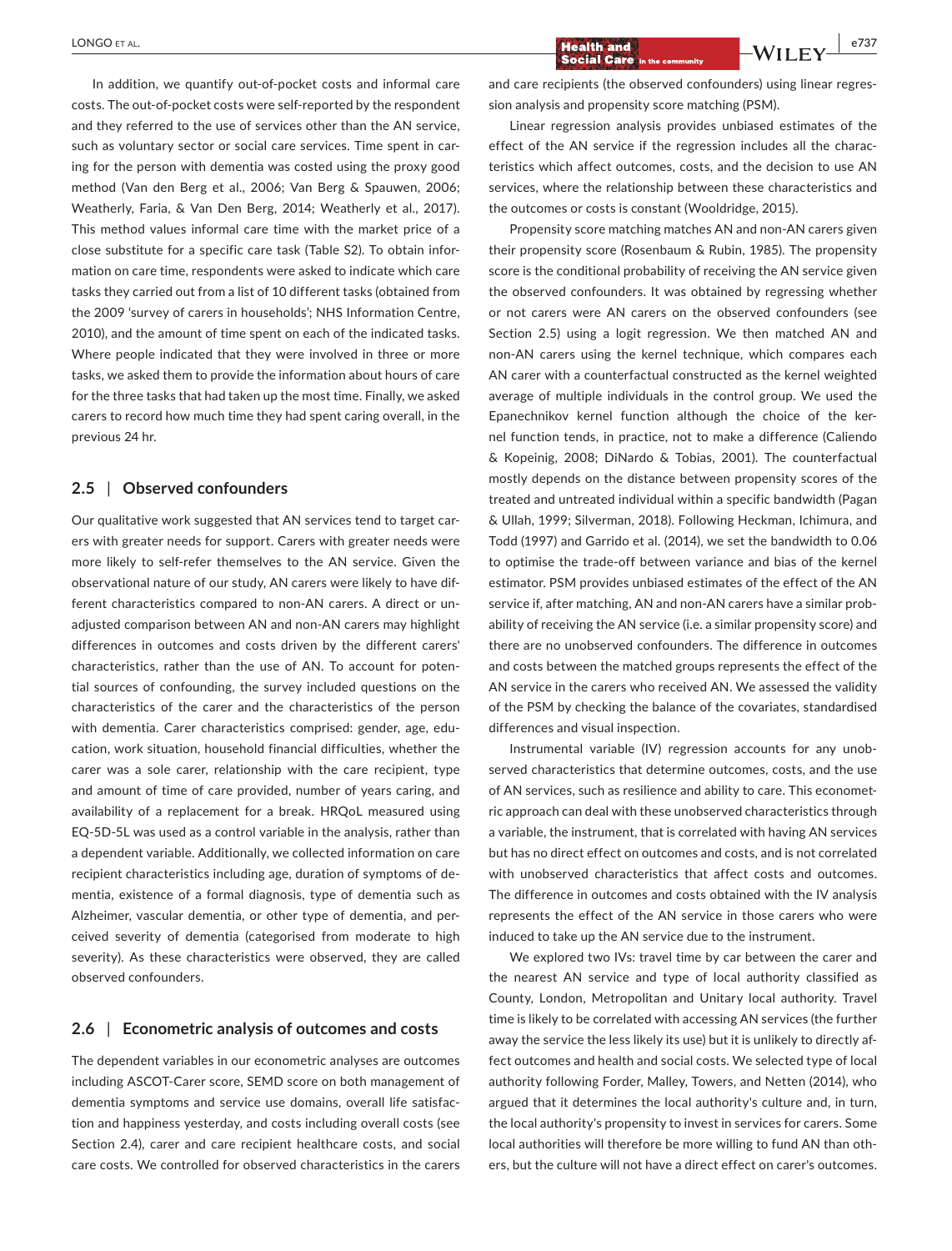**e<sup>738</sup> | <b>LA**/LLEN/ **Health and by the company of all the company of all the company of all the company of all the company of all the company of all the company of all the company of all the company of all the company o** 

We tested the strength of each instrument with the Cragg‐Donald *F* statistic (Cragg & Donald, 1993).

To deal with missing data we used complete case analysis, thus removing observations with missing data. This assumes that data were missing not at random. In both the regression analysis and the IV approach we estimated robust standard errors. Since carers from the same local authority may exhibit correlations between each other, as a sensitivity analysis, we clustered standard errors within local authorities. In addition, we re‐estimated linear regressions by including local authority random effects. As a further sensitivity analysis, we estimated alternative econometric models including generalised linear model (GLM) with log link and normal or gamma distribution for outcomes and two-part model for costs. Regressions including local authority random effects and GLM models used like‐ lihood‐based estimators, which assumed that data were missing at random conditional on the variables included. Finally, to investigate whether our models were over fitted, we estimated linear regressions, PSM, and IV regressions using a more parsimonious specifica‐ tion. We carried out all analyses in Stata 15.

## **3** | **RESULTS**

#### **3.1** | **Response and characteristics of study sample**

Calculating an overall response rate for our survey is impossible. While we know how many paper questionnaires we sent to control area third sector organisations, we do not know how many they dis‐ tributed. Furthermore, while we know which organisations we sent the electronic survey, we do not know how many people received the link, nor how many people chose to open it. Also, we do not know how many carers of people with dementia potentially lived in the local authorities with and without AN services as these data do not currently exist. Twenty‐six per cent of the paper questionnaires we distributed to the AN services and third sector organisations

were returned to us and were in scope. For the two organisations where we knew how many links were sent to carers, 25% and 43% of carers provided in‐scope responses. In total, we received 346 com‐ pleted questionnaires which were in scope—158 (46%) were from AN service users in our selected areas and 188 (54%) were from carers in non‐AN areas.

#### **3.2** | **Outcomes of AN and non‐AN carers**

Table 1 reports the descriptive statistics for carer outcomes before controlling for the observed confounders. CRQoL using ASCOT‐ Carer was 10.1, on average, and was statistically significantly lower (worse) for AN carers versus non‐AN carers (9.6 vs. 10.6) at the 5% level. This is a small difference (i.e. 1% of the average). AN carers re‐ ported significantly lower life satisfaction (4.3 vs. 5) which is a small difference on a scale from zero to 10. Self‐efficacy on symptoms management was on average 27.4 and self‐efficacy on service use 22.3. AN and non‐AN carers were statistically similar on both meas‐ ures of self‐efficacy. AN carers were typically as happy as non‐AN carers.

#### **3.3** | **Costs of AN and non‐AN carers**

Table 2 reports descriptive statistics on the costs before controlling for the observed confounders. Over 4 weeks, the average cost of health and social care services of the carer-care recipient dyad was approximately £1,000. This includes £36 for the AN service, £239 for healthcare services for the carer, £324 for healthcare services for the care recipient, and £627 for social care services. The costs varied widely. There were some differences in the cost of AN carer-care recipient dyads versus non‐AN, although these differences were not statistically significant.

The largest out‐of‐pocket cost was for short respite or break services (£240), followed by day care centre for the person with

|                                           | <b>All carers</b> |       |           |              |              | AN  |       | Non-AN |       | AN versus non-AN |            |          |       |
|-------------------------------------------|-------------------|-------|-----------|--------------|--------------|-----|-------|--------|-------|------------------|------------|----------|-------|
| Outcome                                   | O <sub>bs</sub>   | Mean  | <b>SD</b> | Min          | Max          | Obs | Mean  | Obs.   | Mean  | <b>Diff</b>      | p-value    | 95% CI   |       |
| ASCOT-Carer score                         | 317               | 10.1  | 4.0       | $\mathbf{0}$ | 21           | 147 | 9.6   | 170    | 10.6  | $-1.0$           | $0.019**$  | 0.166    | 1.870 |
| Self-efficacy on symp-<br>toms management | 310               | 27.4  | 10.5      | 5            | 50           | 142 | 26.6  | 168    | 28.0  | $-1.4$           | 0.238      | $-0.943$ | 3.791 |
| Self-efficacy on service<br>use           | 302               | 22.3  | 9.3       | 4            | 40           | 137 | 22.5  | 165    | 22.0  | 0.5              | 0.654      | $-2.676$ | 1.681 |
| Overall life satisfaction                 | 330               | 4.7   | 2.3       | $\Omega$     | 10           | 153 | 4.3   | 177    | 5.0   | $-0.7$           | $0.008***$ | 0.187    | 1.216 |
| Happiness yesterday                       | 328               | 5.0   | 2.5       | $\mathbf{0}$ | 10           | 154 | 4.8   | 174    | 5.1   | $-0.3$           | 0.278      | $-0.241$ | 0.841 |
| EO-5D-5L score                            | 330               | 0.775 | 0.181     | $\Omega$     | $\mathbf{1}$ | 153 | 0.744 | 177    | 0.802 | $-0.058$         | $0.004***$ | 0.018    | 0.098 |

#### TABLE 1 Descriptive statistics on outcomes

*Note*: Standard errors of the unadjusted mean difference were bootstrapped with 1,000 replications.

Abbreviations: AN, Admiral Nursing; CI, confidence intervals; Diff, unadjusted mean difference between AN and non‐AN carers; Mean, unadjusted mean; Obs, number of observations; *SD*, standard deviation.

\**p*‐value < 0.1,

\*\**p*‐value < 0.05,

\*\*\**p*‐value < 0.01.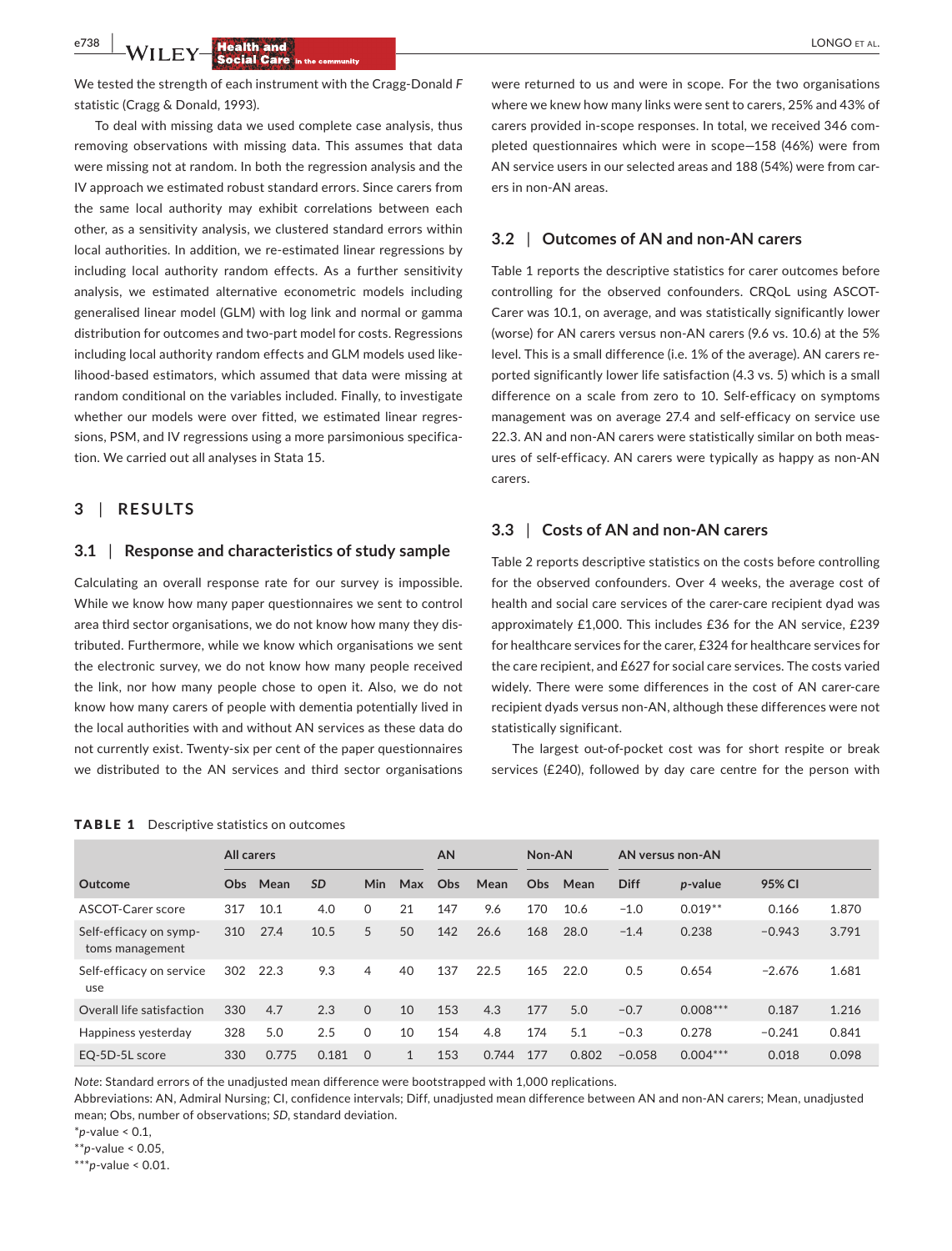# **|** LONGO et al. **e739**

## TABLE 2 Descriptive statistics on costs

|                                               |     | All carers       |                |                           |        |            |                | Non-AN         |                     | AN versus non-AN          |            |        |                           |  |
|-----------------------------------------------|-----|------------------|----------------|---------------------------|--------|------------|----------------|----------------|---------------------|---------------------------|------------|--------|---------------------------|--|
| Costs                                         | Obs | Mean             | SD             | Min                       | Max    | Obs        | Mean           | Obs            | Mean                | Diff                      | p-value    | 95% CI |                           |  |
| Overall costs                                 | 260 | 999              | 1,327          | 0                         | 7,000  | 121        | 1,047          | 139            | 958                 | 89                        | 0.567      | $-216$ | 394                       |  |
| Cost of AN<br>for carers                      | 323 | 36               | 72             | $\mathsf{O}\xspace$       | 440    | 135        | 86             | 188            | $\mathsf{O}\xspace$ | 86                        | $< 0.001*$ | 71     | 101                       |  |
| Carer's<br>healthcare<br>costs                | 306 | 239              | 841            | $\mathsf O$               | 9,110  | 150        | 198            | 156            | 277                 | $-79$                     | 0.393      | $-260$ | 102                       |  |
| Carer's<br>hospital<br>costs                  | 317 | 309              | 1,506          | $\mathsf{O}$              | 17,932 | 153        | 221            | 164            | 391                 | $-170$                    | 0.304      | $-494$ | 154                       |  |
| Carer's<br>commu-<br>nity costs               | 310 | 28               | 37             | 0                         | 238    | 151        | 30             | 159            | 26                  | 4                         | 0.338      | $-4$   | 12                        |  |
| Care recipi-<br>ent's health-<br>care costs   | 297 | 324              | 837            | $\mathsf{O}\xspace$       | 6,940  | 148        | 290            | 149            | 358                 | $-69$                     | 0.483      | $-261$ | 123                       |  |
| Care<br>recipient's<br>hospital<br>costs      | 308 | 383              | 1,071          | $\mathsf O$               | 9,206  | 151        | 372            | 157            | 393                 | $-21$                     | 0.857      | $-249$ | 207                       |  |
| Care recipi-<br>ent's com-<br>munity<br>costs | 305 | 40               | 47             | $\mathsf{O}\xspace$       | 273    | 150        | 42             | 155            | 37                  | $\overline{4}$            | 0.419      | $-6$   | 15                        |  |
| Social care<br>costs                          | 307 | 627              | 1,096          | 0                         | 6,928  | 144        | 663            | 163            | 594                 | 69                        | 0.588      | $-180$ | 317                       |  |
| Other costs                                   |     |                  |                |                           |        |            |                |                |                     |                           |            |        |                           |  |
| Out-of-pocket costs                           |     |                  |                |                           |        |            |                |                |                     |                           |            |        |                           |  |
| Short<br>respite/<br>break                    | 14  | 240              | 305            | 8                         | 850    | 10         | 297            | $\overline{4}$ | 97                  | 200                       | 0.101      | $-39$  | 438                       |  |
| Day sitting                                   | 27  | 37               | 21             | 6                         | 100    | 12         | 31             | 15             | 41                  | -9                        | 0.222      | $-25$  | 6                         |  |
| Support<br>group                              | 5   | $\boldsymbol{6}$ | $\overline{2}$ | $\sqrt{3}$                | 8      | $\sqrt{2}$ | $\overline{7}$ | 3              | 6                   | $\mathsf{O}$              | 0.914      | $-3$   | 3                         |  |
| Day care<br>centre                            | 65  | 40               | 27             | 5                         | 130    | 35         | 34             | 30             | 47                  | $-14$                     | $0.029**$  | $-26$  | $-1$                      |  |
| Other<br>day care<br>service                  | 19  | $15\,$           | 15             | $\ensuremath{\mathsf{3}}$ | 55     | 6          | 13             | 13             | 16                  | $-3$                      | 0.585      | $-14$  | $\,8\,$                   |  |
| Home care                                     | 55  | 29               | 36             | $\mathbf{1}$              | 213    | 20         | 13             | 35             | 38                  | $-24$                     | $0.002***$ | $-36$  | $-8$                      |  |
| Meals                                         | 23  | $10\,$           | $\mathcal{P}$  | 3                         | 40     | $14\,$     | 11             | 9              | $\,8\,$             | $\ensuremath{\mathsf{3}}$ | 0.320      | $-3$   | 10                        |  |
| Memory<br>café                                | 24  | $\overline{7}$   | 8              | $\sqrt{2}$                | 40     | $\,1\,$    | 6              | 23             | $\overline{7}$      | $-1$                      | 0.712      | $-4$   | $\ensuremath{\mathsf{3}}$ |  |
| Informal care<br>costs                        | 323 | 459              | 427            | 25                        | 3,181  | 149        | 437            | 174            | 477                 | $-40$                     | 0.393      | $-130$ | 51                        |  |

*Note*: Standard errors of the unadjusted mean difference were bootstrapped with 1,000 replications.

Abbreviations: AN, Admiral Nursing; CI, confidence intervals; Diff, unadjusted mean difference between AN and non‐AN carers; Mean, unadjusted mean; Obs, number of observations; *SD*, standard deviation.

\**p*‐value < 0.1,

\*\**p*‐value < 0.05,

\*\*\**p*‐value < 0.01.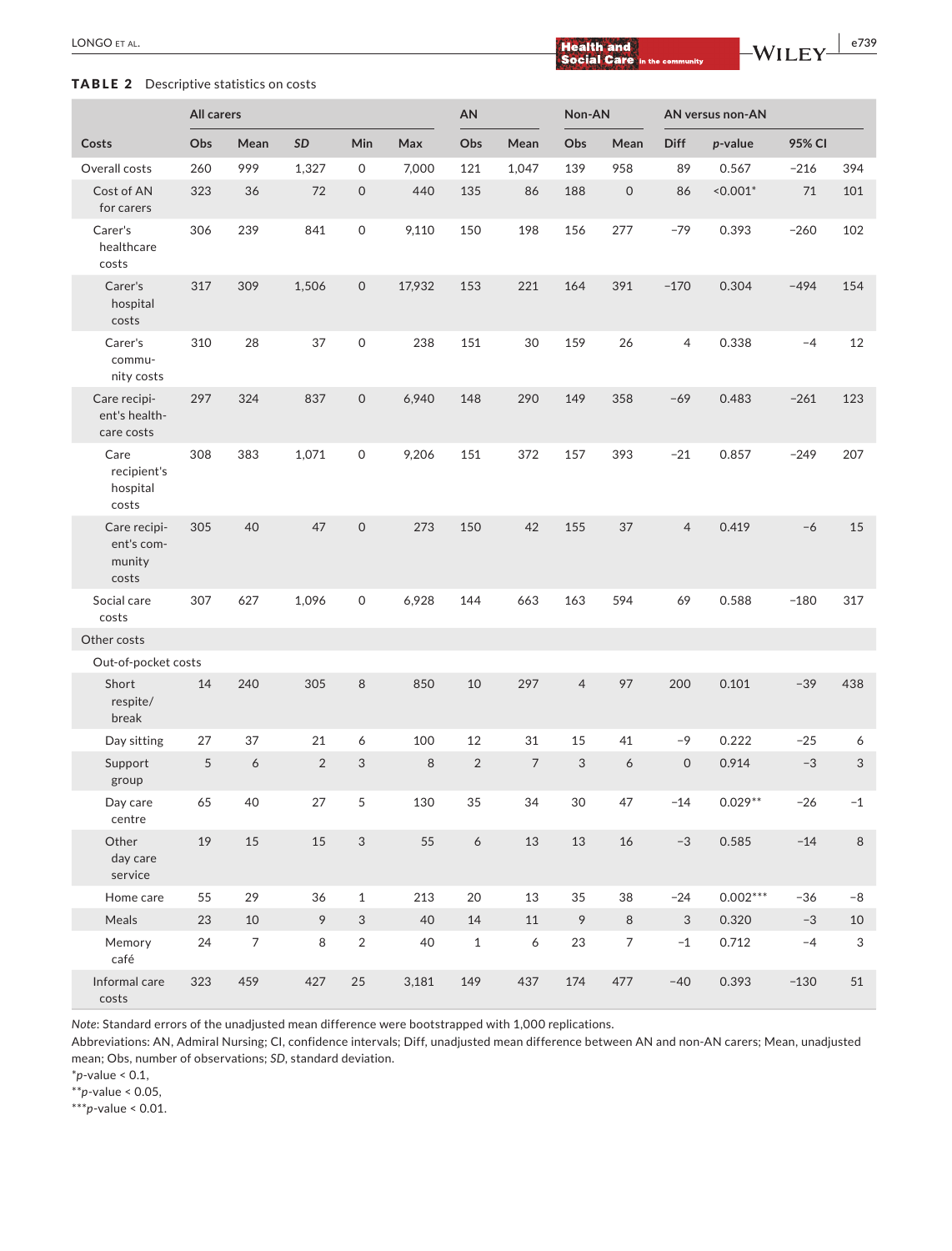| I<br>I<br>$\frac{1}{1}$ |
|-------------------------|
| ζ<br>S<br>¢<br>I        |
|                         |
| i<br>١                  |
| ١<br>١<br>ļ<br>¢<br>ļ   |
| t<br>ׇ֠                 |
|                         |
| c                       |
|                         |

|                                            |            |        |         | 346      |                           |                 |         | 293      |                        |          |         | 153      |                                                                                                                                                                                                                                                                                                                                                                                                                                 |
|--------------------------------------------|------------|--------|---------|----------|---------------------------|-----------------|---------|----------|------------------------|----------|---------|----------|---------------------------------------------------------------------------------------------------------------------------------------------------------------------------------------------------------------------------------------------------------------------------------------------------------------------------------------------------------------------------------------------------------------------------------|
| Social care<br>costs                       |            | 58     | (146)   | $-230$   |                           | $\overline{11}$ | (144)   | $-272$   |                        | $-486$   | (326)   | $-1125$  |                                                                                                                                                                                                                                                                                                                                                                                                                                 |
| Care recipient's                           |            |        |         | 165      |                           |                 |         | 94       |                        |          |         | 645      |                                                                                                                                                                                                                                                                                                                                                                                                                                 |
| healthcare<br>costs                        |            | -97    | (133)   | $-359$   |                           | $-186$          | (143)   | $-466$   |                        | 183      | (235)   | $-278$   |                                                                                                                                                                                                                                                                                                                                                                                                                                 |
| Carer's health-                            |            |        |         | 116      |                           |                 |         | 77       |                        |          |         | 405      |                                                                                                                                                                                                                                                                                                                                                                                                                                 |
| care costs                                 |            | $-170$ | (145)   | $-457$   |                           | $-207$          | (145)   | $-492$   |                        | $-27$    | (220)   | $-459$   |                                                                                                                                                                                                                                                                                                                                                                                                                                 |
| Overall costs                              |            |        |         | 427      |                           |                 |         | 310      |                        |          |         | 747      |                                                                                                                                                                                                                                                                                                                                                                                                                                 |
|                                            |            | 27     | (203)   | $-374$   |                           | $-113$          | (216)   | $-536$   |                        | $-85$    | (424)   | $-917$   |                                                                                                                                                                                                                                                                                                                                                                                                                                 |
|                                            |            |        |         | 0.983    |                           |                 |         | 1.254    |                        |          |         | 2.236    |                                                                                                                                                                                                                                                                                                                                                                                                                                 |
| Happiness<br>yesterday                     |            | 0.433  | (0.279) | $-0.117$ |                           | $0.575*$        | (0.346) | $-0.103$ |                        | 0.989    | (0.636) | $-0.258$ |                                                                                                                                                                                                                                                                                                                                                                                                                                 |
|                                            |            |        |         | 0.612    |                           |                 |         | 0.823    |                        |          |         | 1.539    |                                                                                                                                                                                                                                                                                                                                                                                                                                 |
| satisfaction<br>Overall life               |            | 0.087  | (0.266) | $-0.437$ |                           | 0.171           | (0.333) | $-0.481$ |                        | 0.249    | (0.658) | $-1.042$ |                                                                                                                                                                                                                                                                                                                                                                                                                                 |
|                                            |            |        |         | 4.078    |                           |                 |         | 5.238    |                        |          |         | 8.438    |                                                                                                                                                                                                                                                                                                                                                                                                                                 |
| Self-efficacy on<br>service use            |            | 1.990* | (1.060) | $-0.098$ |                           | 2.634**         | (1.328) | 0.031    |                        | 3.276    | (2.633) | $-1.885$ |                                                                                                                                                                                                                                                                                                                                                                                                                                 |
|                                            |            |        |         | 3.837    |                           |                 |         | 4.568    |                        |          |         | 9.005    |                                                                                                                                                                                                                                                                                                                                                                                                                                 |
| on symptoms<br>management<br>Self-efficacy |            | 1.243  | (1.317) | $-1.351$ |                           | 1.618           | (1.505) | $-1.332$ |                        | 2.871    | (3.130) | $-3.264$ |                                                                                                                                                                                                                                                                                                                                                                                                                                 |
|                                            |            |        |         | 1.163    |                           |                 |         | 1.749    |                        |          |         | 3.136    |                                                                                                                                                                                                                                                                                                                                                                                                                                 |
| ASCOT-Carer<br>score                       |            | 0.382  | (0.397) | $-0.400$ |                           | 0.648           | (0.562) | $-0.453$ |                        | $1.462*$ | (0.854) | $-0.212$ |                                                                                                                                                                                                                                                                                                                                                                                                                                 |
|                                            | Regression | Coeff  | Std Err | 95% CI   | Propensity score matching | Coeff           | Std Err | 95% CI   | Instrumental variables | Coeff    | Std Err | 95% CI   | with the care recipient, type and amount of time of care provided, number of years caring, availability of a replacement for a break, and HRQoL) and care recipient characteristics (including age, duration<br>Note: In the regression analysis, we controlled for carer characteristics (including gender, age, education, work situation, household financial difficulties, whether the carer was a sole carer, relationship |

of symptoms of dementia, existence of a formal diagnosis, type of dementia such as Alzheimer, vascular dementia, or other type of dementia, and perceived severity of dementia). We used the same independent variables in the logit regression for the calculation of the propensity score to be used in the Propensity Score Matching. Similarly, we controlled for the same independent variables in the IV

of symptoms of dementia, existence of a formal diagnosis, type of dementia such as Alzheimer, vascular dementia, or other type of dementia, and perceived severity of dementia). We used the same

independent variables in the logit regression for the calculation of the propensity score to be used in the Propensity Score Matching. Similarly, we controlled for the same independent variables in the IV

Abbreviations: AN, Admiral Nursing; CI, confidence intervals; Coeff, estimated coefficient on the Admiral Nursing dummy; HRQoL, health‐related quality of life; IV, instrumental variable; Std Err, robust

Abbreviations: AN, Admiral Nursing; CI, confidence intervals; Coeff, estimated coefficient on the Admiral Nursing dummy; HRQoL, health-related quality of life; IV, instrumental variable; Std Err, robust

regression, for which the instrument was the travel time to the closest AN provider.

regression, for which the instrument was the travel time to the closest AN provider.

No adjustment for multiple testing was implemented because of the feasibility nature of this study.

No adjustment for multiple testing was implemented because of the feasibility nature of this study.

standard errors. \**p*‐value < 0.1, \*\**p*‐value < 0.05, \*\*\**p*‐value < 0.01.

standard errors.  $p$ -value < 0.1,

\*\*\* $p$ -value < 0.01. \*\*p-value < 0.05,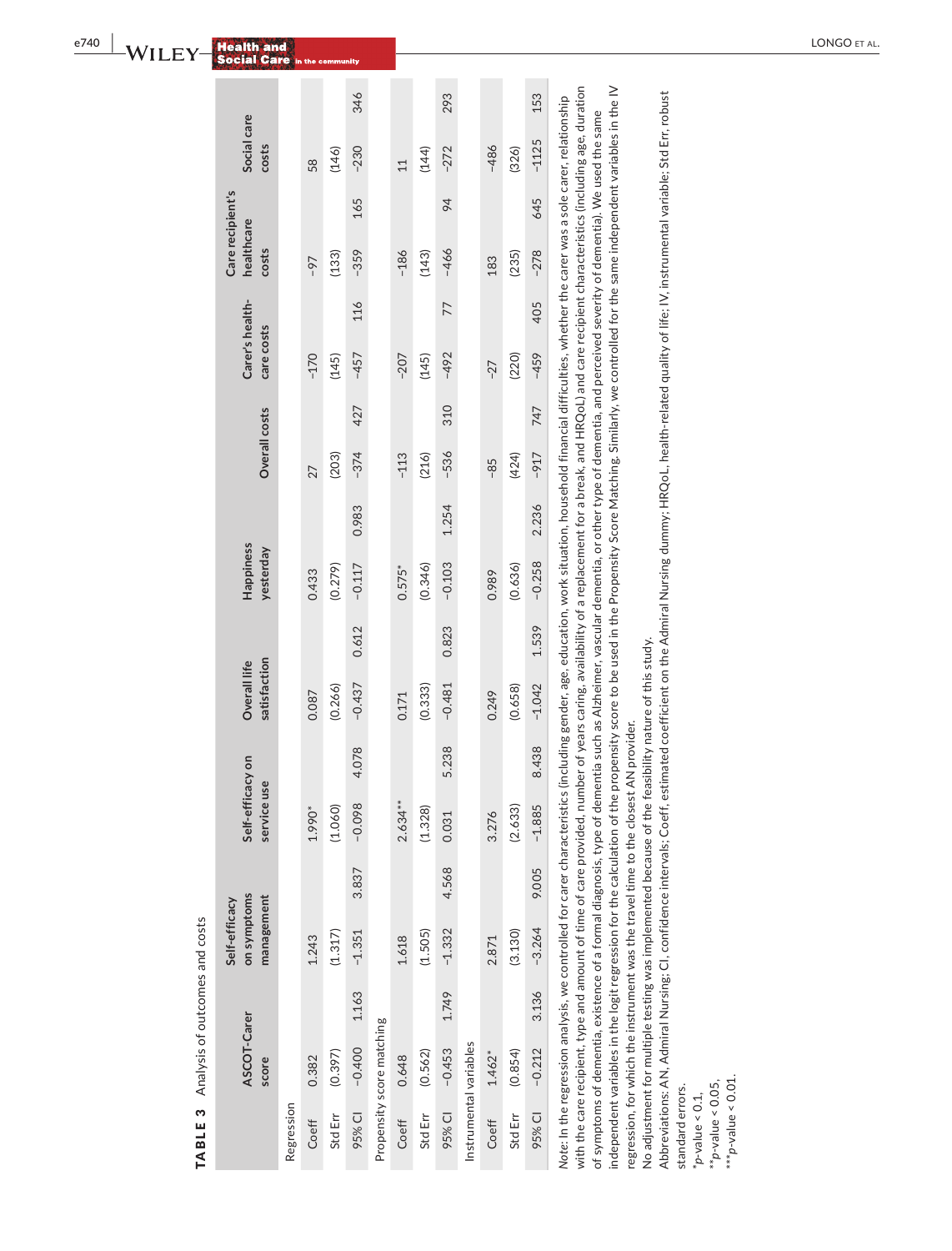dementia (£40) and day sitting (£37). Other costs include home care (£29), other day care service (£15), meals (£10), memory café (£7) and support group (£6). The out-of-pocket costs for services are similar between AN and non‐AN carers apart from the cost of day care centre (£34 for AN carer vs. £47 for non‐AN carer, *p* = 0.029) and the cost of home care (£13 vs. £38, *p* = 0.002).

On average, carers had spent 12 hr providing informal care over the previous 24 hr. Using the top three informal care tasks carried out in the previous 24 hr to cost the care at its closest market re‐ placement value, the cost was £459 on average. There was no statis‐ tically significant difference in these costs between AN and non‐AN carers.

#### **3.4** | **Regression analysis**

We used linear regressions to estimate the effect of AN on outcomes and costs after controlling for the observed confounders (Table S3; Figure S1). Table 3 reports the adjusted difference in outcomes and costs between AN and non‐AN carers based on linear regression, PSM and IV regression. The linear regression results suggest that being an AN carer was always associated with better outcomes, al‐ though the differences were not statistically significant (except for the self‐efficacy measure on service use which is weakly significant at the 10% level). This suggests that AN carers had similar levels of CRQoL, self‐efficacy and happiness as did non‐AN carers. There was no statistically significant association between being an AN carer or not, and costs. Full results of the regression analysis are reported in Table S4. Similar results were obtained when standard errors were clustered within local authorities or local authority random effects were added to the model (Table S5). This was due to a generally low intraclass correlation varying between 0.029 (for overall satisfaction) and 0.186 (for the care recipient's health care costs). Results were robust to alternative econometric models, including GLM with log link and normal or gamma distribution for outcomes, and two‐ part model for costs (Table S6). Similar estimates obtained through the model including local authority random effects and GLM suggested that our results were robust to the assumption that data were missing at random (Table S7). Finally, results were robust also to a specification including fewer control variables (Table S8).

#### **3.5** | **Propensity score matching**

We constructed the propensity score by regressing whether or not carers were AN carers on the observed confounders using a logit re‐ gression. Carers taking care of a person with vascular dementia had twice the odds of being in the AN group compared to carers of peo‐ ple with Alzheimer's disease. Carers with Master's or higher degrees had 15%-23% lower odds of being in the AN group compared to carers with no university education. The longer the time since dementia diagnosis, the less likely carers were to be in the AN group (Table S9).

The kernel PSM outperformed nearest neighbour and calliper (with a radius of 0.2) PSM in terms of average standardised difference of the covariates (Table S10). Kernel PSM performed well in terms of

 **|** LONGO et al. **e741**

standardised difference in covariates (Figure S2) and matching of the propensity score across AN and non‐AN carers (Figure S3). Table 3 shows that using PSM to analyse carer outcomes produced results mostly in line with the linear regression results. The self‐efficacy measure related to service use was the only exception. AN carers were associated with greater self-efficacy on service use by almost three points compared to non‐AN carers, although this association was statistically significant at the 5% level. The PSM produced a statistically insignificant estimate of the association between being an AN carer and costs, similar to that of the regression analysis. These results were robust to a more parsimonious specification of the logit regression for the estimation of the propensity score (Table S11).

#### **3.6** | **IV analysis**

Travel time to the closest AN provider is on average 13 min and its distribution is right‐skewed (Figure S4). Non‐AN carers were 17 min (0.286 hr) on average away from AN services whilst AN carers were 9 min away (0.151 hr). This difference is statistically significant at the 1% level. Travel time was a strong instrument as the Cragg‐Donald *F* statistic is between 41 and 56 (Table S12). We could not reject the hypothesis of no effect of travel time on outcomes when additional instruments (i.e. type of local authority dummies) are employed. This suggested that travel time has no relationship with the outcomes and was therefore a suitable variable to use in this part of our analysis.

Finally, Table 3 shows the results of the IV approach for out‐ comes and costs when travel time was used as an instrument. IV results were in line with those from the regression and PSM analysis showing a statistically insignificant effect of AN on outcomes and costs, except for ASCOT‐Carer which is weakly significant (at the 10% level). When standard error in the IV regressions were clustered within local authorities the effect of AN on happiness yesterday be‐ came statistically significant at the 5% level (Table S5). Results re‐ main robust to a specification including fewer covariates (Table S13).

### **4** | **DISCUSSION AND CONCLUSIONS**

Carers of people with dementia receiving AN services reported having slightly lower CRQoL and subjective well‐being than carers of people with dementia not receiving AN services. After controlling for differences in their observed and unobserved characteristics, however, we found that the CRQoL, self‐efficacy and subjective well‐being of AN carers was similar if not better than carers without access to AN services. The costs of health and social care services were similar across the two groups.

To our knowledge this is the first time that outcomes and costs have been compared in AN versus non‐AN carers. Our analysis used data from a recent feasibility survey (2017). We received 346 completed questionnaires which were in scope and most questionnaires were answered fully. The size and extent of these data allowed us to use different econometric techniques in an attempt to control for any systematic differences in the characteristics of AN and non‐AN carers, thereby minimising the risk of bias due to confounding.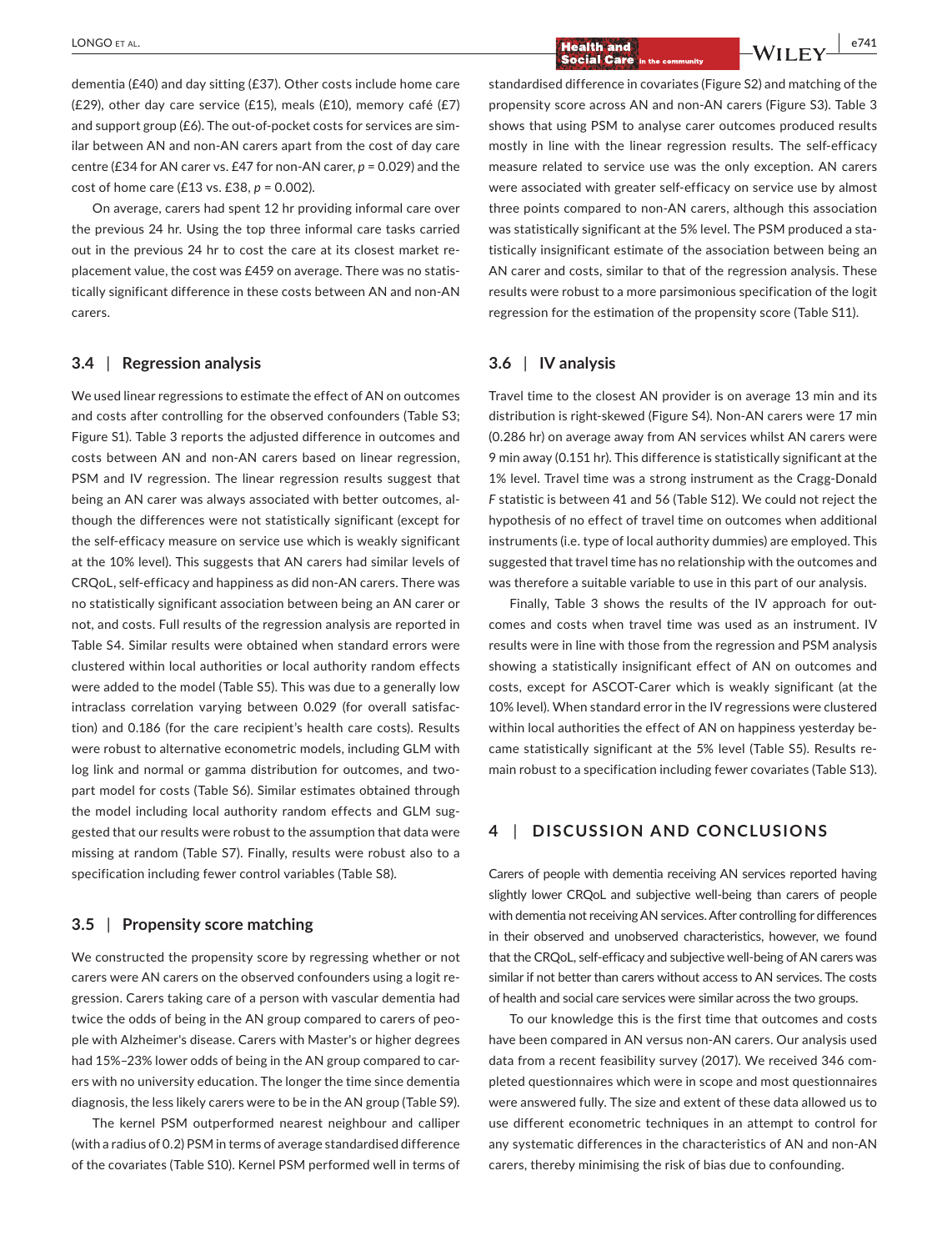**e<sup>742</sup> | <b>A**/II FX/ **Health and by a strategies of all the strategies of all the strategies of all the strategies of all the strategies of all the strategies of all the strategies of all the strategies of all the strate** 

Our study, however, has several limitations. We cannot be sure that our non-probability sample reflects a fully representative sample of the target population of carers of people with dementia and this impacts on the transferability of our results beyond our sample of carers.

Our analysis is based on cross‐sectional, observational data. Although we controlled for several observed confounders, there exists a risk of confounding if AN and non‐AN carers are systemati‐ cally different in characteristics that determine their outcomes and costs, and that we are not able to control for. The IV analysis helps us to address the selection bias due to unobserved characteristics and it relies on our choice of instrument and refers to the subgroup of carers who were induced to take up the AN service given their proximity to the service.

The data we used were collected at a single point in time. The analysis of both outcomes and costs rests on two important assump‐ tions: (a) differences in observed and unobserved characteristics be‐ tween carers in the treatment and control group remain similar over time in both pre- and post-intervention hypothetical periods; and (b) the effect of AN is constant over time. The cross-sectional survey design, however, allowed us to undertake this study with moderate uncertainty by reducing the demand on carers' time. Future studies may build upon our experience by implementing the survey questionnaire over multiple time points.

Admiral Nursing is a complex intervention and it is not possible to fully disentangle the effect on carers who received AN support in the past from other support services which they may also have utilised. Diversity in the referral process, such as referral to AN after a triage assessment or via self‐referral across AN providers, may gen‐ erate high heterogeneity within the group of AN carers, hampering us from identifying an effect.

A feature of the survey design was that questions on service use related to the past 4 weeks for those services we thought would be used on a regular basis. In this way, we aimed to reduce recall bias. Moreover, the use of a postal, self‐administered survey meant that we could not comprehensively measure level of dementia severity, which is likely to affect the carer's needs. We could not find an appropriate measure in the published literature, hence using our own, low carer burden questionnaire which provides only partial information. Table S4 shows that, in the regression analysis, higher levels of perceived severity are always statistically significantly associated with worse outcomes.

We were unable to include an ASCOT‐Carer score which in‐ cluded preference weights for the UK population as this is not yet available (Batchelder et al., 2017). As an interim approach, we summed the domains and this assumes that all the domains are equally important. Finally, we put a monetary value or cost on in‐ formal care time using the proxy good method. This might involve an overestimation and it is only one out of many approaches to value informal care (Van den Berg, Brouwer, & Koopmanschap, 2004; Weatherly et al., 2014).

Considering these limitations, our findings provide an initial indication as to whether AN services could offer value for money.

Full-scale evaluation is required to make more definitive recommendations. Future research could build on our survey and collect data over multiple time‐points to better estimate the causal effect of AN services on carer outcomes and costs. Our survey could also be adapted to explore the outcomes and costs of other services for carers of people with dementia.

#### **ACKNOWLEDGEMENTS**

This project presents findings from research funded by the National Institute for Health Research Health Services and Delivery Research Programme. The views and opinions expressed are those of the research team and do not necessarily reflect those of the HS&DR Programme, NIHR, NHS or the Department of Health.

### **ORCID**

*Francesco Longo* <https://orcid.org/0000-0002-1833-7328> *Rita Faria* <https://orcid.org/0000-0003-3410-1435> *Gillian Parke[r](https://orcid.org/0000-0002-2221-6748)* <https://orcid.org/0000-0002-2221-6748> *Kate Gridle[y](https://orcid.org/0000-0003-1488-4516)* <https://orcid.org/0000-0003-1488-4516> *Fiona Aspinal* <https://orcid.org/0000-0003-3170-7570> *Bernard Van den Berg* <https://orcid.org/0000-0002-9554-0194> *Helen Weatherly* <https://orcid.org/0000-0002-9117-6452>

#### **REFERENCES**

- Batchelder, L., Saloniki, E.‐C., Malley, J., Burge, P., Lu, H., & Forder, J. E. (2017). Carer social care‐related quality of life outcomes: Establishing preference weights for the Adult Social Care Outcomes Toolkit for carers. *Value in Health*, *20*(5), A11–A12. [https://doi.org/10.1016/j.](https://doi.org/10.1016/j.jval.2017.05.005) [jval.2017.05.005](https://doi.org/10.1016/j.jval.2017.05.005)
- Bunn, F., Pinkney, E., Drennan, V., & Goodman, C. (2013). An evaluation of the role of the Admiral Nurse: A systematic evidence synthesis to inform service delivery and research. Retrieved from [http://hdl.](http://hdl.handle.net/2299/13535) [handle.net/2299/13535](http://hdl.handle.net/2299/13535) [last accessed 13 June 2019]
- Caliendo, M., & Kopeinig, S. (2008). Some practical guidance for the imple‐ mentation of propensity score matching. *Journal of Economic Surveys*, *22*(1), 31–72. <https://doi.org/10.1111/j.1467-6419.2007.00527.x>
- Cragg, J. G., & Donald, S. G. (1993). Testing identifiability and specifica‐ tion in instrumental variable models. *Econometric Theory*, *9*(2), 222– 240.<https://doi.org/10.1017/S0266466600007519>
- Curtis, L., & Burns, A. (2016). *Unit costs of health and social care 2016*. Canterbury, UK: Personal Social Services Research Unit.
- Department of Health. (2016). *References costs 2015–16*. London, UK: Department of Health.
- Department of Health and Social Care. (2015). Adult social care effi‐ ciency tool. Retrieved from [https://www.gov.uk/government/publi](https://www.gov.uk/government/publications/adult-social-care-efficiency-tool) [cations/adult-social-care-efficiency-tool](https://www.gov.uk/government/publications/adult-social-care-efficiency-tool)
- Devlin, N. J., Shah, K. K., Feng, Y., Mulhern, B., & van Hout, B. (2018). Valuing health‐related quality of life: An EQ‐5D‐5L value set for England. *Health Economics*, *27*(1), 7–22.<https://doi.org/10.1002/hec.3564>
- DiNardo, J., & Tobias, J. L. (2001). Nonparametric density and regression estimation. *Journal of Economic Perspectives*, *15*(4), 11–28. [https://](https://www.aeaweb.org/articles?xml:id=10.1257/jep.15.4.11) [www.aeaweb.org/articles?xml:id=10.1257/jep.15.4.11](https://www.aeaweb.org/articles?xml:id=10.1257/jep.15.4.11)